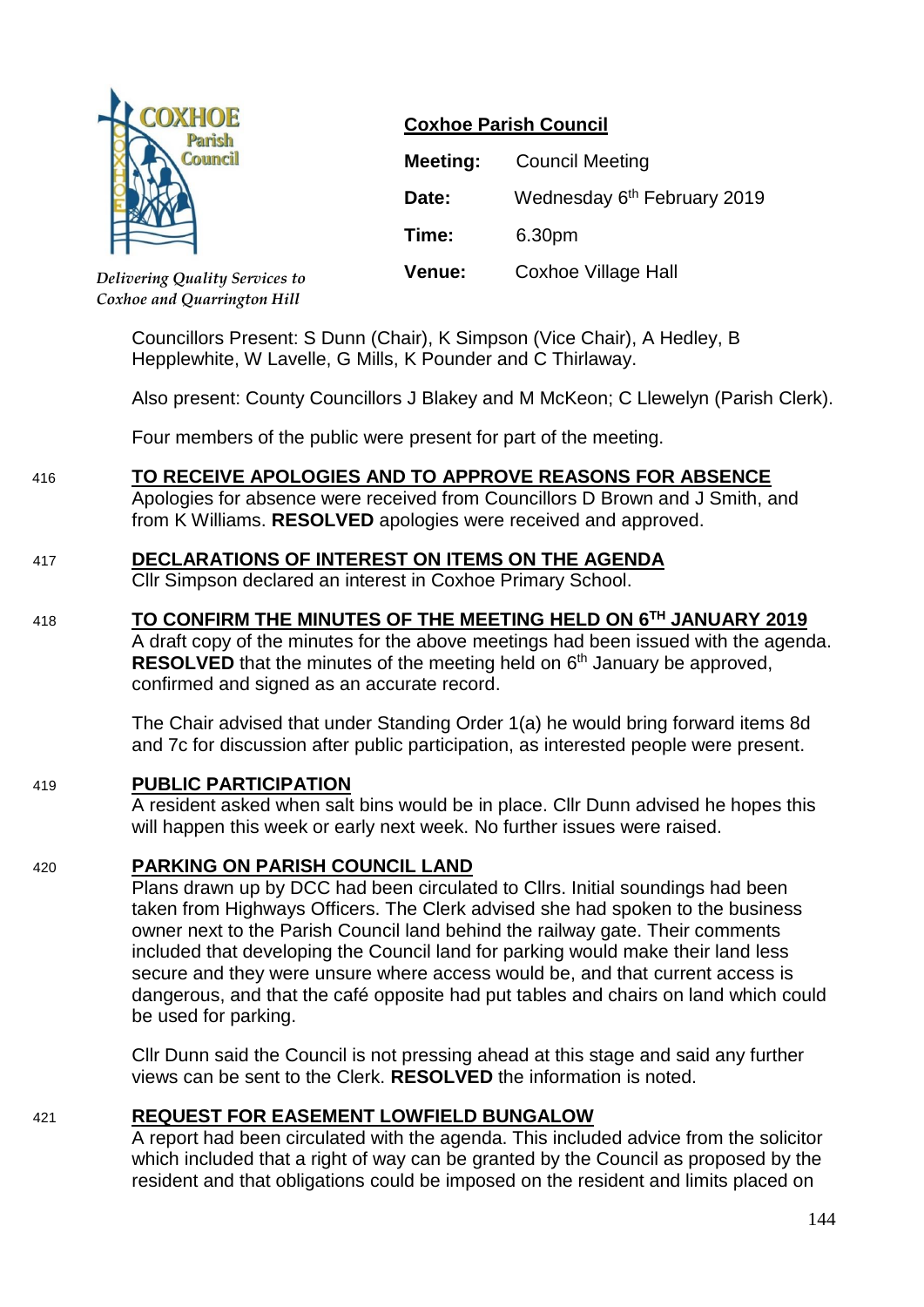use such as for the bungalow only. The resident has said he is willing to discuss development on his field and Cllr Dunn suggested this is subject to future discussion with the Council.

Two motions were proposed and seconded: one to grant an easement as Plan B submitted by the resident and asking him to relinquish other claimed easement and completing the birds mouth fencing along route B of his plan; the second to propose granting an easement as Plan C and to consider what the Council wants for that land and what has been said in the Parish Plan so that the opportunity is taken to improve access and appearance in the area, and impose conditions once considered.

Cllr Dunn suggested using Standing Order 10(a) (iii) to defer consideration of the motions until the next meeting; this was **RESOLVED**. The resident was asked to contact the Clerk once he has spoken to his solicitor.

# 422 **DURHAM COUNTY COUNCILLORS' UPDATE**

Cllr Blakey said there has been an increase in fly tipping in Quarrington Hill which is being acted on; Neighbourhood Watch is being set up in Quarrington Hill and she distributed door stickers about stopping doorstep callers. Cllr McKeon said emergency action is being taken on dangerous trees in Quarrington Hill; the broken stile on Crowtrees Nature Reserve is being dealt with and she is looking at issues with bin collections. Cllr Dunn said the County Durham Plan is in pre-submission consultation phase; DCC has agreed a new homelessness strategy; DCC is proceeding with a history centre at Mount Oswald to include the DLI collection; a Joint Adoption Agency has been formed and DCC had supported the acquisition of Durham Tees Valley Airport. Cllrs Dunn and McKeon have agreed to fund community speed watch cameras and are involved in a single use plastic reduction scheme at Sedgefield Community College. Cllr Dunn said there are £19m cuts to DCC public health funding but DCC are to use reserves rather than cutting services and that DCC is to use reserves to fund special needs education for a year, ahead of restructuring the service. Cllr Dunn said the AAP is to agree changes to its funding system. **RESOLVED** the information is noted.

#### 423 **COUNCILLORS' REPORTS OF THEIR ATTENDANCE AT MEETINGS/EVENTS ON BEHALF OF THE PARISH COUNCIL** None.

# 424 **LAND/BUILDINGS/OPEN SPACES**

### Cricket Ground

A report had been circulated with the agenda. Cllr Dunn advised that the press release went out, an open meeting was held and Coxhoe United had attended, they are keen to use the field. Two volunteers have also come forward.

The following were **RESOLVED**:

**(A)** Members note the report and endorse the actions already taken.

**(B)** the Clerk had sought three quotes to deal with the moles; the Clerk to accept the quote for £250 and arrange for the work to be done in a reasonable timescale before further development takes place on the field.

**(C)** the Clerk to proceed with the tractor and flail mowing of the overgrown sections.

**(D)** the Council to explore funding opportunities for pitch improvements with CDCF, Windfarm, Football Foundation and the AAP.

**(E)** to approve a potential overspend of approximately £790 on the budget.

**(F)** the cricket square must be protected.

**(G)** the Clerk to investigate rent/hire charges at other grounds and facilities.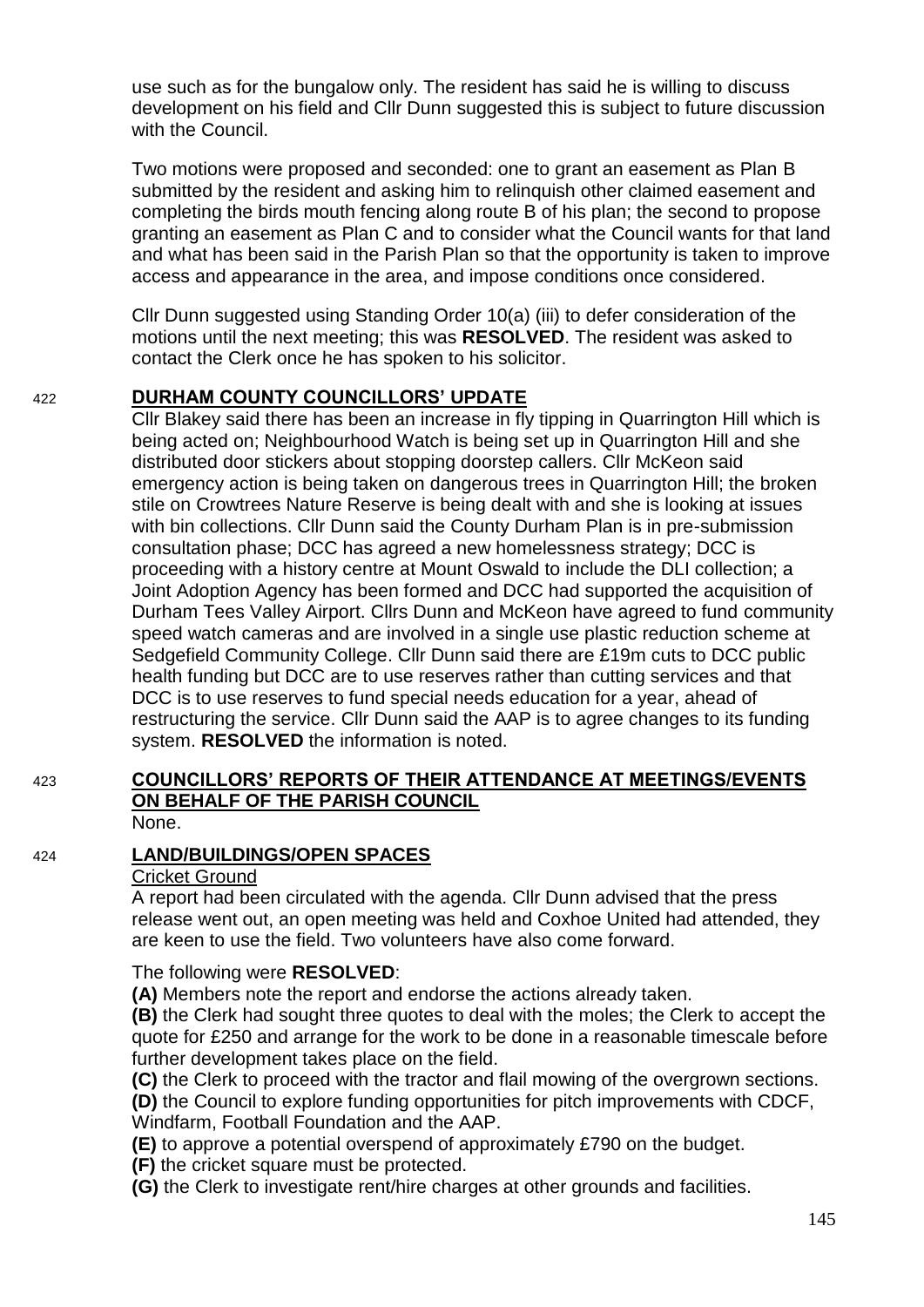# Limes Development Signage & second Railway Gate

**RESOLVED (G)** the Clerk to request Karbon Homes bring forward the s106 funding for the second railway gate in consideration of the Council agreeing the type of sign requested can be placed in the requested location on Parish Council land at the front street junction leading to the Limes, for the duration of their building works.

The Chair advised that under Standing Order 1(a) he would bring forward item 15 for discussion to discuss immediately after the next agenda item, as there were valuation costs in both items.

### Valuation Land opposite Coxhoe Village Hall

The Clerk had circulated a report with the agenda.

# Members **RESOLVED** the following:

**(H)** to note the report including the Clerk's advice that it will take time and research to purchase and develop land for parking.

**(I)** to accept the Clerk's advice to undertake a specialist survey and authorise the Clerk to obtain this at a cost up to £475 net.

**(J)** the Clerk to talk to the landowner to ascertain their position in as much detail as possible and report back to full Council.

**(K)** the Clerk to report to Council on what else needs to be considered, by getting advice and information from e.g. Public Works Loan Board and Highways Officers. **(L)** the Clerk and Chair to discuss land use with the GP Surgery and with social landlords and report back to Council.

# Village Hall CCTV, Insurance Claim and Valuation

The Clerk had circulated a report with the agenda. The Council discussed the lease that was signed by the Council and the Village Hall Association. Cllr Dunn advised that the lease had not been finalised as agreed and that at the time of drawing up the lease the Parish Council had agreed to pay all costs in relation to insurance.

### It was **RESOLVED**:

**(M)** the Council notes the report.

**(N)** the Council notes that the CCTV is operational recording images in the Village Hall and only viewed if strictly necessary, by Committee members and the Police.

**(O)** Members note that the insurers have agreed to settle the claim; once the payments have been made to contractors and from insurers, the claim is settled.

**(P)** Members rejected the Clerk's advice to reclaim the insurance rent, the insurance claim excess or the costs of an insurance valuation from the Village Hall Association, as this was not what had been agreed while developing the lease.

**(Q)** Members instructed the Clerk to undertake and arrange payment for a specialist valuation of Coxhoe Village Hall for insurance purposes up to a cost of £250 net.

# Clarence Railway creation of cycle path and walkway

The Clerk has written to the two neighbouring parishes to ascertain their interest in acquiring the former railway line to create a long pathway, replies are expected during February. Members **RESOLVED (R)** the Clerk and Chair to arrange initial exploration with Durham Ask if the other parishes agree to request the acquisition.

### Kingswood Planting

**RESOLVED (S)** the Chair and Clerk to investigate planting of Kingswood for carbon replacement purposes.

### St Mary's Churchyard Noticeboard

The Clerk reported that following a report that the noticeboard was no longer fit for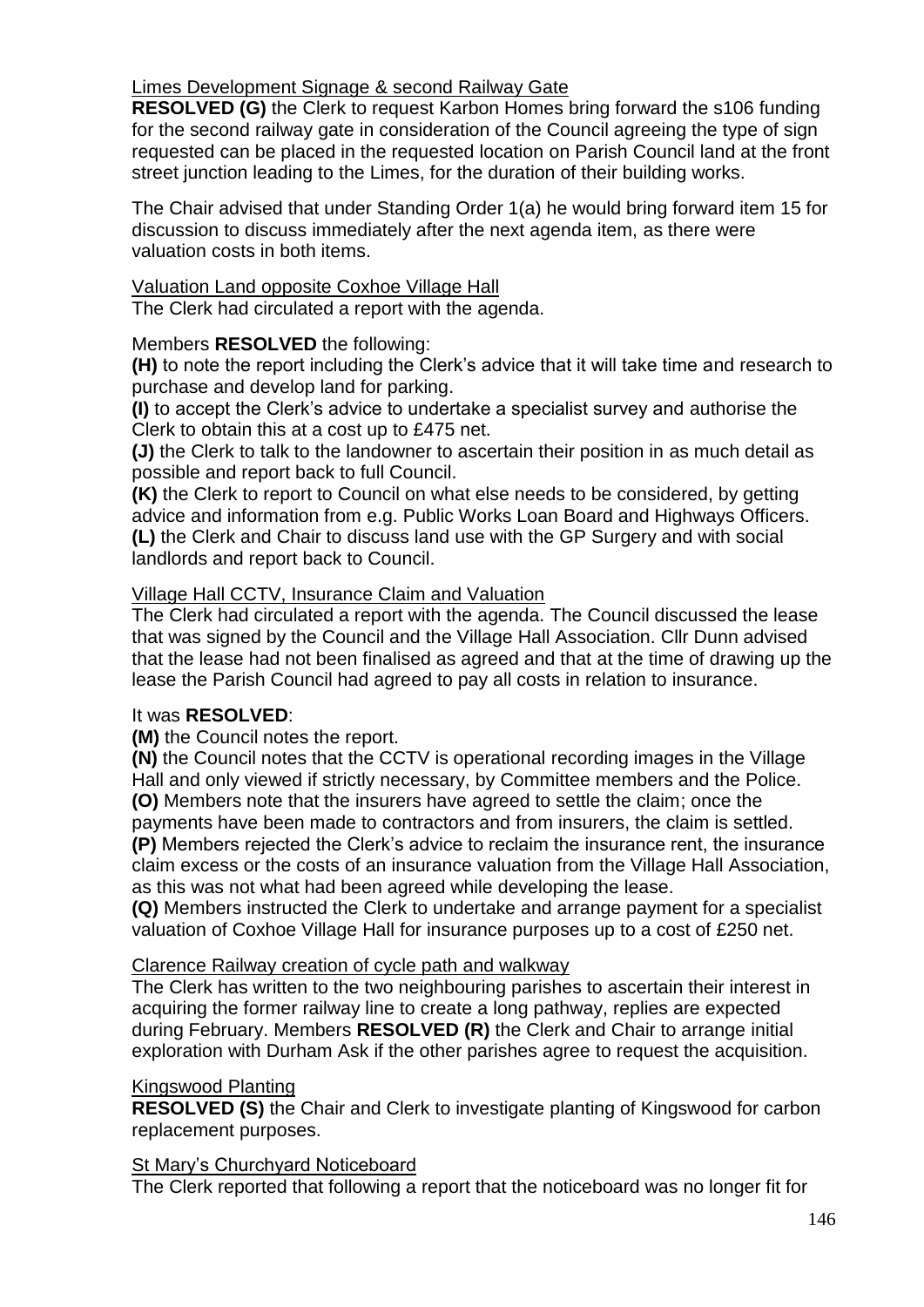purpose, she asked Ray Lawson to meet with the Church Warden. Ray Lawson offered at no cost to drill holes in the bottom which should stop condensation and pools of water. **RESOLVED (T)** the Clerk to pass on thanks to Ray Lawson.

### Bower Court Fencing

**RESOLVED (U)** the Clerk to arrange repair of Bower Court fencing at £125 net.

**RESOLVED (V)** the Clerk is authorised to seek appropriate quotes and carry out works required such as the above and report appropriately to Council.

### 425 **PARKING**

#### Quarrington Hill

The Clerk advised this is on the programme for DCC Officers but no response has been received as yet.

### Cornforth Lane Survey Results

A parking report had been received from DCC Highways Officers. Members **RESOLVED (A)** to note this report. **RESOLVED (B)** Members note that the results of the Cornforth Lane survey have been sent to DCC Highways Officers for comments which are awaited, before consultation with residents takes place.

### Coxhoe Primary School Parking

Green netting has been discussed to enable parking on grassed areas.

### Coxhoe Village Hall parking restriction enforcement

Members discussed stickers on cars to enforce restrictions. **RESOLVED (C)** to defer decisions to the next meeting.

### Co-op parking

**RESOLVED (D)** Clerk to approach the Co-op about a joint car park.

# 426 **GROUNDS MAINTENANCE CONTRACT DECISION ON TENDERS RECEIVED**

The Clerk had circulated a report which gave anonymised information on all three tenders received, including the prices for the annual costs for each area and frequency of work, anticipated inflation in years two and three and hourly rates for daywork. The Clerk confirmed the three tenders were received before the deadline and were opened later in the presence of Cllrs Dunn, Pounder and Simpson. All had submitted required documentation and confirmed they could meet the specifications, and the Clerk understands that each had visited the areas in the tender. The Clerk had fact checked with tenderers that they understood the areas and the nature of the work involved, as specified in the tender documents. The Clerk had taken up two references for each tender and all references were excellent, though one had said there may be a need for occasionally reminding the full specification for extra work, though they are extremely pleased with the standards and value of work completed.

Members had considered the tender submissions and **RESOLVED (A)** to award the contract to tenderer two. The Clerk advised the contractor is SE Landscaping.

Members resolved **(B)** to include all areas in the maintenance schedule except areas 4, 12 and 13 in the schedule.

**RESOLVED (C)** the Clerk to take the appropriate action to award the contract.

At 8.30pm the Chair requested members' agreement, as per Standing Order 3(v), to extend the meeting beyond the standard 2-hour period. **RESOLVED (D)** that Standing Order 3(v) be invoked and the meeting continue.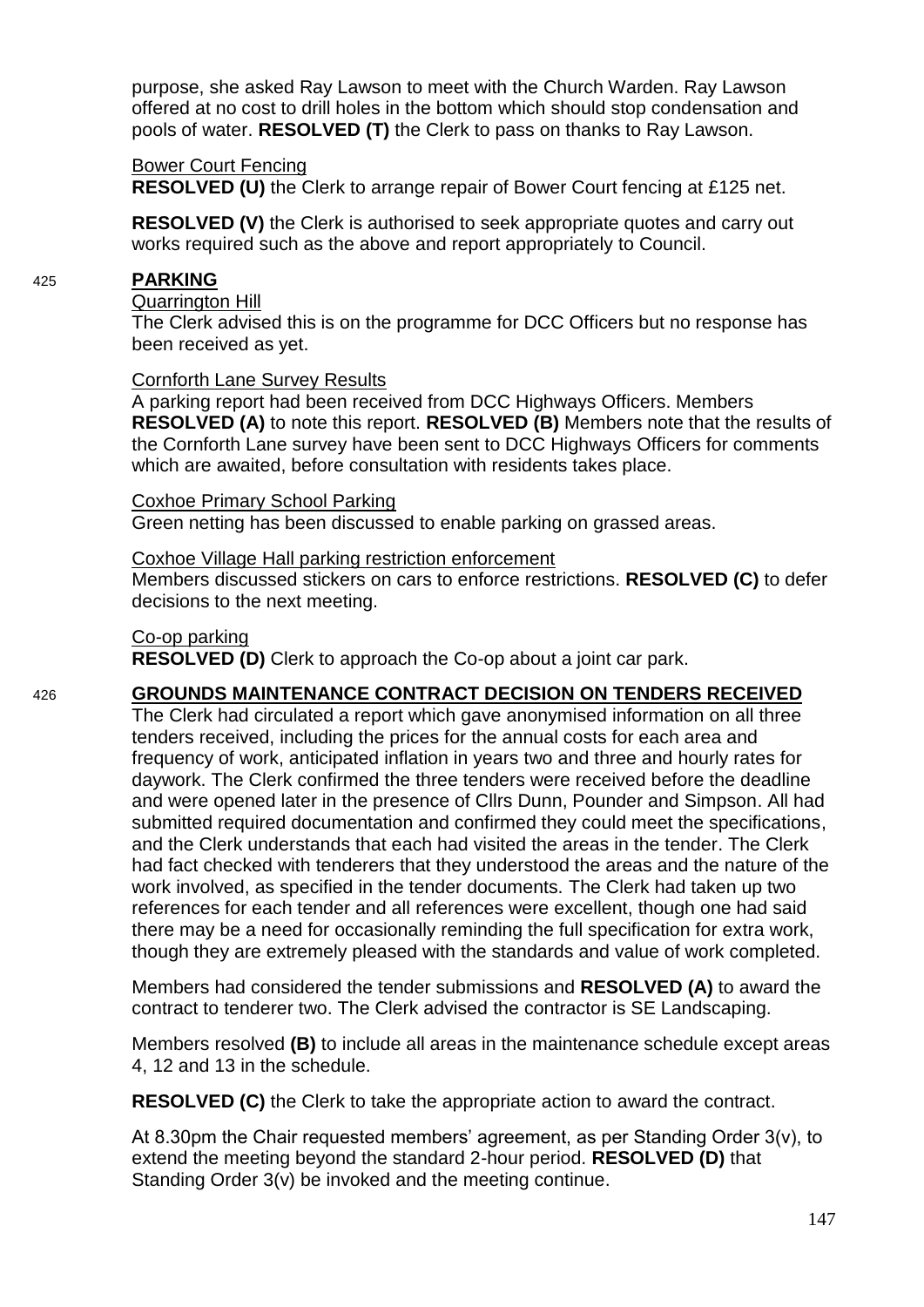# 427 **YOUTH PROVISION**

# Youth Worker Report

The Senior Youth Worker had sent a written report. Members asked about football which can cause problems at clubs and the Clerk advised the staff are looking into coaching for football and other sports as directed by the Youth Strategy Group. **RESOLVED (A)** the report is received and noted.

The Clerk advised that the Youth Strategy Group requested Council be informed about a date for Keyfund training for the Youth Worker; she has been advised this is likely to take place in April. **RESOLVED (B)** the information is noted.

# 428 **CLERK'S REPORT**

The Clerk had distributed a report for consideration. The Clerk showed the two seat tokens from the Pitman's Parliament, these will be displayed at Coxhoe Village Hall and Quarrington Hill Community Centre.

### IIc Chronicle Printing and Leaflets

**RESOLVED (A)** to send the next issue to a new printer at their quoted cost of £502.

**RESOLVED (B)** advertising prices to be slightly amended for the next issue as follows: full page £200, half page £80, quarter page £40.

**RESOLVED (C)** not to accept loose leaflets for distribution with the Chronicles.

# Councillors' Training

The Clerk said Lesley Swinbank is providing this training and has asked for suggestions from Members for the content; Members are asked to contact the Clerk and to advise her if not already done whether or not they can attend. The Clerk has advised neighbouring parishes and the cost would be spread appropriately. **RESOLVED (D)** the information is received and noted.

# 429 **REVIEW OF INTERNAL AUDIT AND APPOINTMENT OF INTERNAL AUDITOR**

The Clerk had circulated a report with the agenda.

**RESOLVED (A)** the Parish Council approves and notes the review of internal audit. **RESOLVED (B)** the Parish Council approves the appointment of Gordon Fletcher as its Internal Auditor at a cost of £300.

# 430 **FINANCIAL MATTERS**

Finance Report, Bank Reconciliation and Payment Schedule

The Clerk had circulated the Finance Report which included the bank reconciliation to 25<sup>th</sup> January; employer costs for January 2019; details of some unallocated HMRC payments which payroll is investigating, and the cost of NALC and CDALC subscription for 2019/20 which will be £576.13 according to current elector numbers.

The following payments were submitted for approval.

| N <sub>0</sub> | Payee        | <b>Description</b>                          | <b>Amount</b> |
|----------------|--------------|---------------------------------------------|---------------|
|                | <b>Staff</b> | <b>Salaries</b>                             | £3410.69      |
|                | <b>NEST</b>  | Employer & Employees' Pension Contributions | £120.83       |
| $\overline{3}$ | <b>HMRC</b>  | Employer's Liabilities                      | £630.69       |
|                | Vodafone     | 3 x mobile phones                           | £71.49        |
|                | <b>BT</b>    | Landline & internet                         | £46.00        |
| -6             | Mastercopy   | Remote Billing                              | £36.00        |

February Payments Due:

148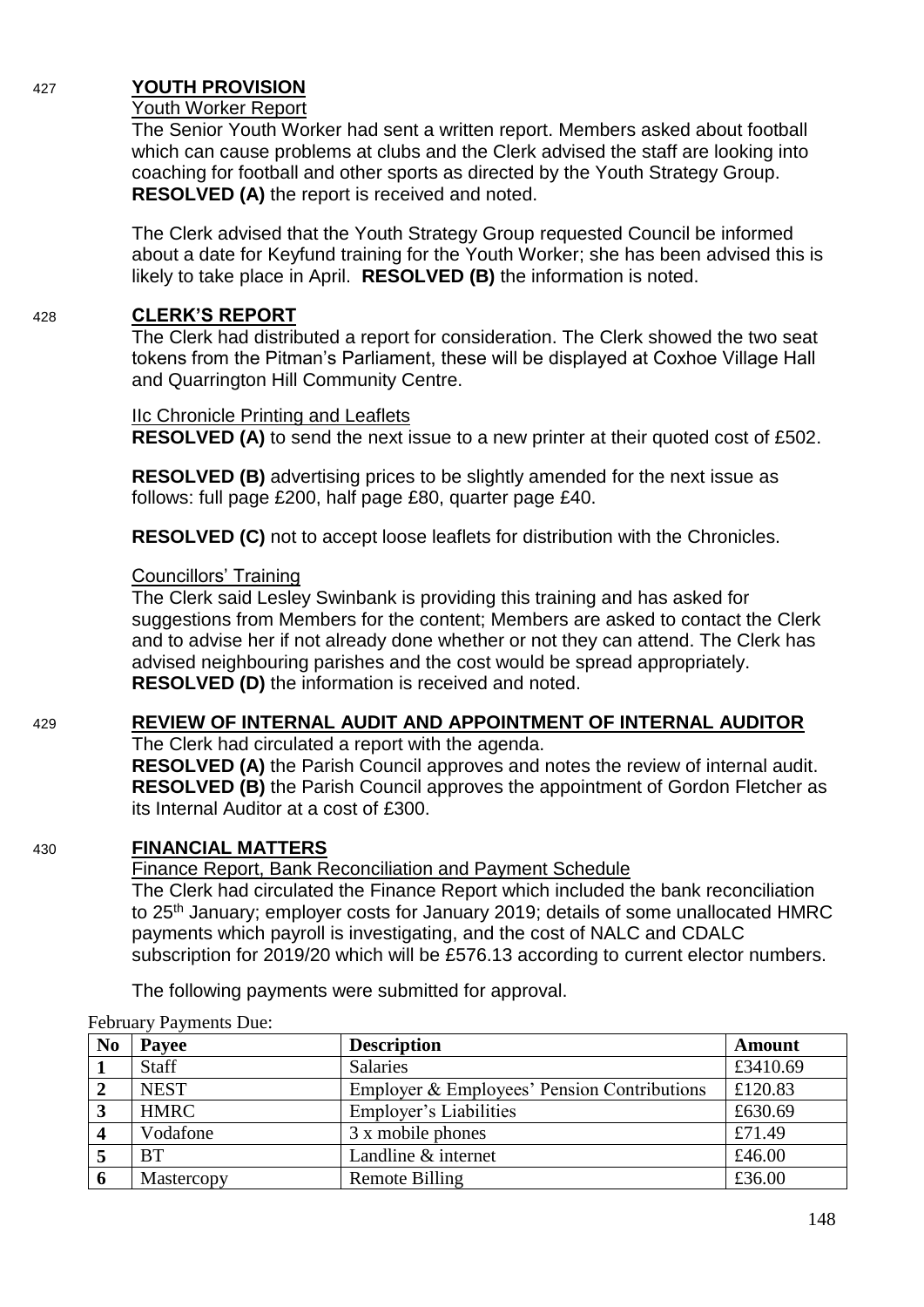| <b>ITC</b>                | Sophos Internet Security            | £6.00   |
|---------------------------|-------------------------------------|---------|
| <b>SLCC</b>               | <b>SLCC</b> Publication             | £10.80  |
| Viking                    | Stationery                          | £75.73  |
| <b>Altogether Greener</b> | <b>Grounds Maintenance Contract</b> | £887.70 |
|                           |                                     |         |

Payments already made and brought to Council for noting:

| N <sub>o</sub> | Payee                    | <b>Description</b>                        | <b>Amount</b> |
|----------------|--------------------------|-------------------------------------------|---------------|
|                | PPPT Ltd                 | Deposit for First Aid course              | £20.00        |
|                | T&A Dixon                | <b>Payroll Service</b>                    | £81.00        |
|                | <b>Beaumont Builders</b> | Roof Repairs to CVH - Insurance           | £460.00       |
|                | <b>Unity Bank</b>        | <b>Bank Charges Manual Credit Charges</b> | £9.50         |
|                | <b>Unity Bank</b>        | Service Charge                            | £33.00        |
|                | PPPT Ltd                 | First Aid course balance                  | £35.00        |

Please note prices are gross, where VAT applies.

**RESOLVED (A)** the payments are approved. **RESOLVED (B)** the Finance report is received and noted.

#### **Budget**

The Clerk had circulated the budget up to 25<sup>th</sup> January. She advised the VAT return of £9,078.26 has been received into the bank. **RESOLVED (C)** the budget is noted.

#### Pre-paid debit/debit/credit card

The Clerk had circulated a report with the agenda. **RESOLVED (D)** the report is noted. **RESOLVED (E)** the Clerk is authorised to review the Council's banking arrangements and report to the next meeting. **RESOLVED (F)** the Clerk to begin the application process for a credit card for the Council and bring the procedure to the next meeting for agreement.

### 431 **REQUEST FOR FINANCIAL ASSISTANCE**

The Clerk had circulated details of the request from Coxhoe Runaways for £355.77. Members **RESOLVED** to give the group £300 funding.

### 432 **PARISH PLAN 3**

The Clerk advised that she is planning to meet this month with the volunteer who is qualified in planning and interested in helping. **RESOLVED** the information is noted.

### 433 **AGREEMENT OF POLICIES AND COUNCIL DOCUMENTS**

The Clerk had distributed draft policies developed with Cllr Simpson. Members had no questions and **RESOLVED** the following policies were approved:

- **(A)** Equal Opportunities Policy.
- **(B)** Dignity Policy.
- **(C)** Volunteer Policy.
- **(D)** Bereavement Policy.
- **(E)** Training Policy.

### 434 **COMMITTEES' TERMS OF REFERENCE, MEMBERSHIP & MEETINGS**

Events Committee Terms of Reference and Membership

**RESOLVED (A)** the draft Terms of Reference circulated by the Clerk are approved. **RESOLVED (B)** membership of the Committee is Cllrs Lavelle, Dunn, Thirlaway, Hepplewhite and Simpson and approval to join is given to any Cllr who is not present. Committees' Meeting Dates

The Clerk had circulated proposed Committee dates for 2019/20. **RESOLVED (C)**  the dates are approved subject to the addition of a Youth Strategy Group meeting in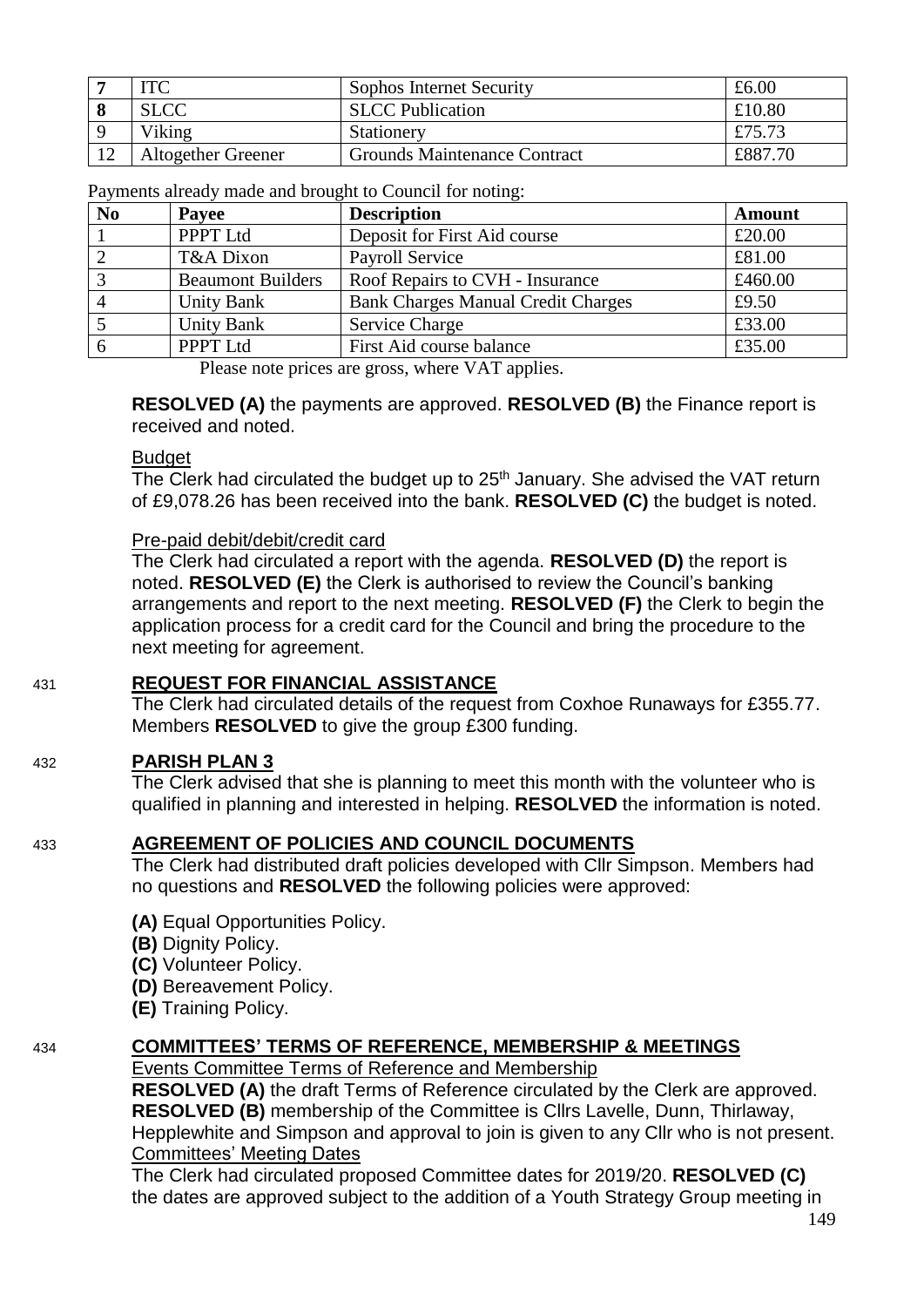May or June and approval at the Annual Meeting.

435 **DATE FOR ANNUAL ASSEMBLY OF ELECTORS AND ANNUAL MEETING**

The Clerk had sent a report. Members **RESOLVED** the Annual Assembly of Electors is on Wednesday 1<sup>st</sup> May 2019 at 6.00pm at Coxhoe Village Hall and the Annual Meeting of the Parish Council is on Wednesday 1<sup>st</sup> May 2019 immediately following the Annual Assembly of Electors at Coxhoe Village Hall.

# 436 **PLANNING & CORRESPONDENCE REPORT**

**Planning Requests**

None.

**Approved Decisions**

None.

**Withdrawn Applications** None.

**RESOLVED (A)** the information is noted.

### **Correspondence Received**

| <b>Received From</b>   | Summary                                                     |
|------------------------|-------------------------------------------------------------|
| lan Forster            | CPC Website & Social Media Report December 2018             |
| 2 Coxhoe Scout Group   | Thank You Letter and copy of calendar made with CPC funding |
| 3 County Cllr M McKeon | Community Speed Watch                                       |

Members **RESOLVED (B)** the correspondence is received and noted.

### **Bulletins received**

|   | <b>Received From</b> | <b>Summary</b>                                                |
|---|----------------------|---------------------------------------------------------------|
| 1 | Citizens Advice      | Impact Report 2017-18                                         |
| 2 | <b>NALC</b>          | <b>CEO Bulletin</b>                                           |
| 3 | Via DCC              | County Durham Vision                                          |
| 4 | <b>NALC</b>          | <b>Bulletin</b>                                               |
| 5 | <b>CDALC</b>         | Thornley Parish Council's Autumn Film Update                  |
| 6 | <b>CDALC</b>         | NALC Points of Light 2019                                     |
| 7 | <b>CDALC</b>         | S106 Monies                                                   |
| 8 | <b>NALC</b>          | Newsletter                                                    |
| 9 | <b>INALC</b>         | Chief Executive's Bulletin & Letter from Chair                |
|   | <b>10 CPRE</b>       | Winter 18/19 Newsletter                                       |
|   | $11$ DCC             | County Durham Plan Consultation                               |
|   | <b>12 NALC</b>       | Chief Executive's Bulletin                                    |
|   | 13 CDALC             | Standards in Public Life Report                               |
|   | 14   CDALC           | Standards in Public Life - Local Government Ethical Standards |

**RESOLVED (C)** the bulletins are received and noted.